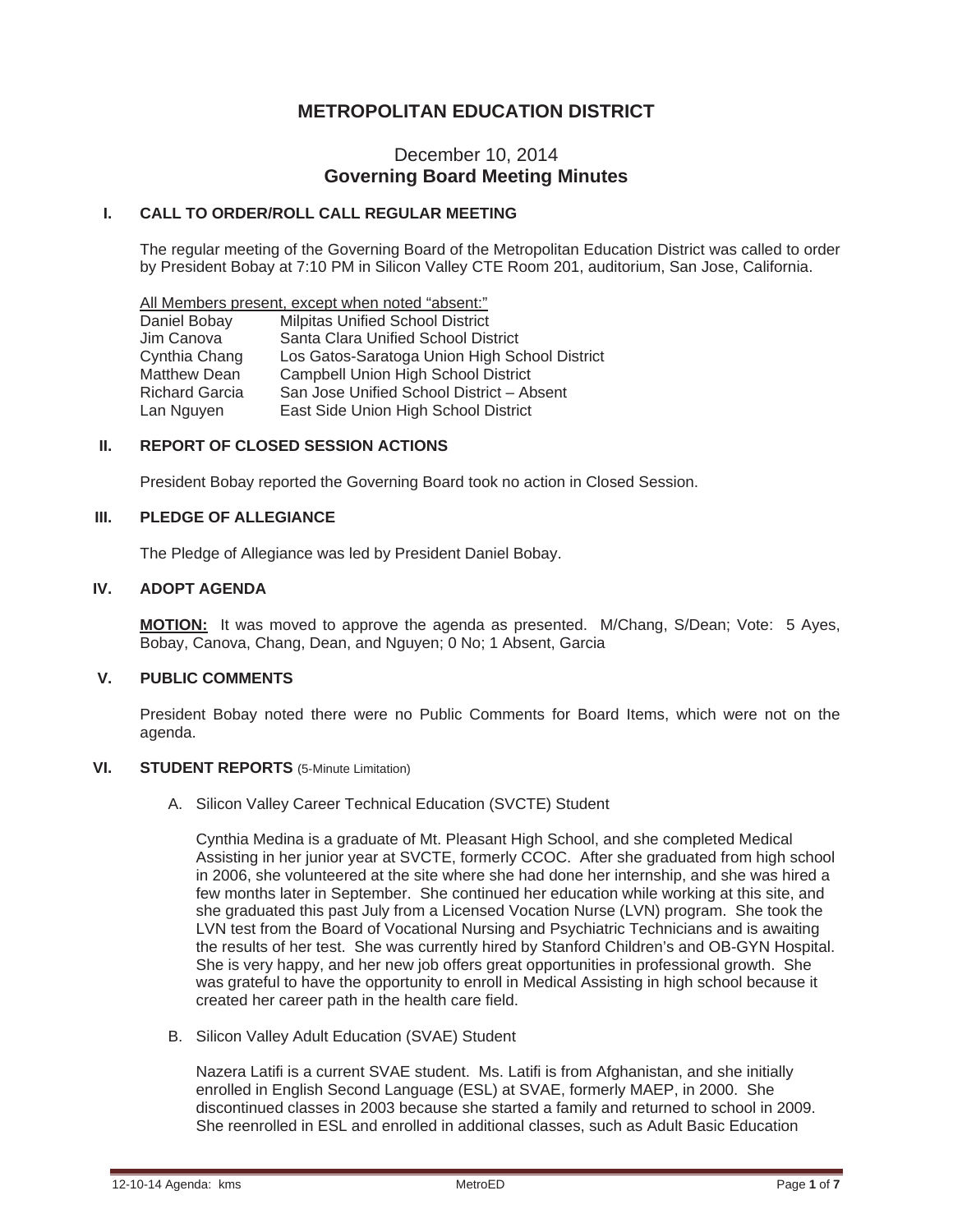(ABE), Accounting, and QuickBooks. She knew if she wanted to have a better-paying job, she needs to continue her education in college. She is on a path to complete her GED. Upon completion she would like to study law.

## **VII. SILICON VALLEY CTE FEATURED PROGRAM**

A. Metals Technology

Silicon Valley CTE Metals Technology Instructor, Cassidy Cannizzarro attended Los Gatos High School and was enrolled in Metals Technology at SVCTE, formerly CCOC. After high school he attended college and enrolled in a welding fabrication trade school. He became a certified welder for pipeline and heavy plate industry. The certifications he acquired enabled him to become employed with many different companies in the metals technology industry, and he became a contractor. He enjoys teaching Metals Technology at SVCTE. Mr. Cannizzarro presented metal business card holders to the Board, which his student, Michael Billingsley, produced in class.

Michael Billingsley is a senior of Los Gatos High School and is in his second year of the Metals Technology program. He enjoys Metals Technology and learning from Mr. Cannizzarro. Mr. Billingsley and his classmates have learned different welding techniques in addition to art. They are allowed time to hone their craft until they are comfortable and confident with the tools and their skills. The students have also learned how to read blueprints and welding symbols as well as how to use different equipment with various levels of difficulty. On the day of the Board Meeting, Mr. Billingsley learned how to use the Computer Numeric Control (CNC) machines and plasma cutter, which uses air and electricity. These machines were used to create the business card holders. After Mr. Billingsley completes Metals Technology, he plans to work with iron workers and in welding shops. His skills will enable him to work in many different jobs in the metals technology industry.

## **VIII. SPECIAL ORDER OF BUSINESS**

President Bobay said there was a special order of business to move up the presentations of Board Item *#13 First Interim Financial Report, Fiscal Year 2014-15* and Board Item *#14 Fiscal Year 2013-14 Audit Report* before *CONSENT/ACTION CALENDAR* because one of the presenters would be traveling back to Sacramento.

# **IX. CONSENT/ACTION CALENDAR (ACTION)**

**MOTION**: It was moved to approve all items on the consent calendar. M/Chang, S/Nguyen; Vote: 5 Ayes, Bobay, Canova, Chang, Dean, and Nguyen; 0 No; 1 Absent, Garcia

\*1. Minutes from the Regular Board Meeting of November 12, 2014.

# **BUSINESS AND FINANCIAL FUNCTIONS**

- \*2. November Warrants Approval List
- \*3. Monthly Financial Update for the period ended November 30, 2014
- \*4. Surplus Items

## **PERSONNEL FUNCTIONS**

- \*5. Personnel Assignment Orders #2015-05 and #2015-06
- \*6. Revised Job Descriptions: Chief Business Officer, Director of Human Resources
- \*7. Agreement for Services with Ann Jones, Interim Chief Business Officer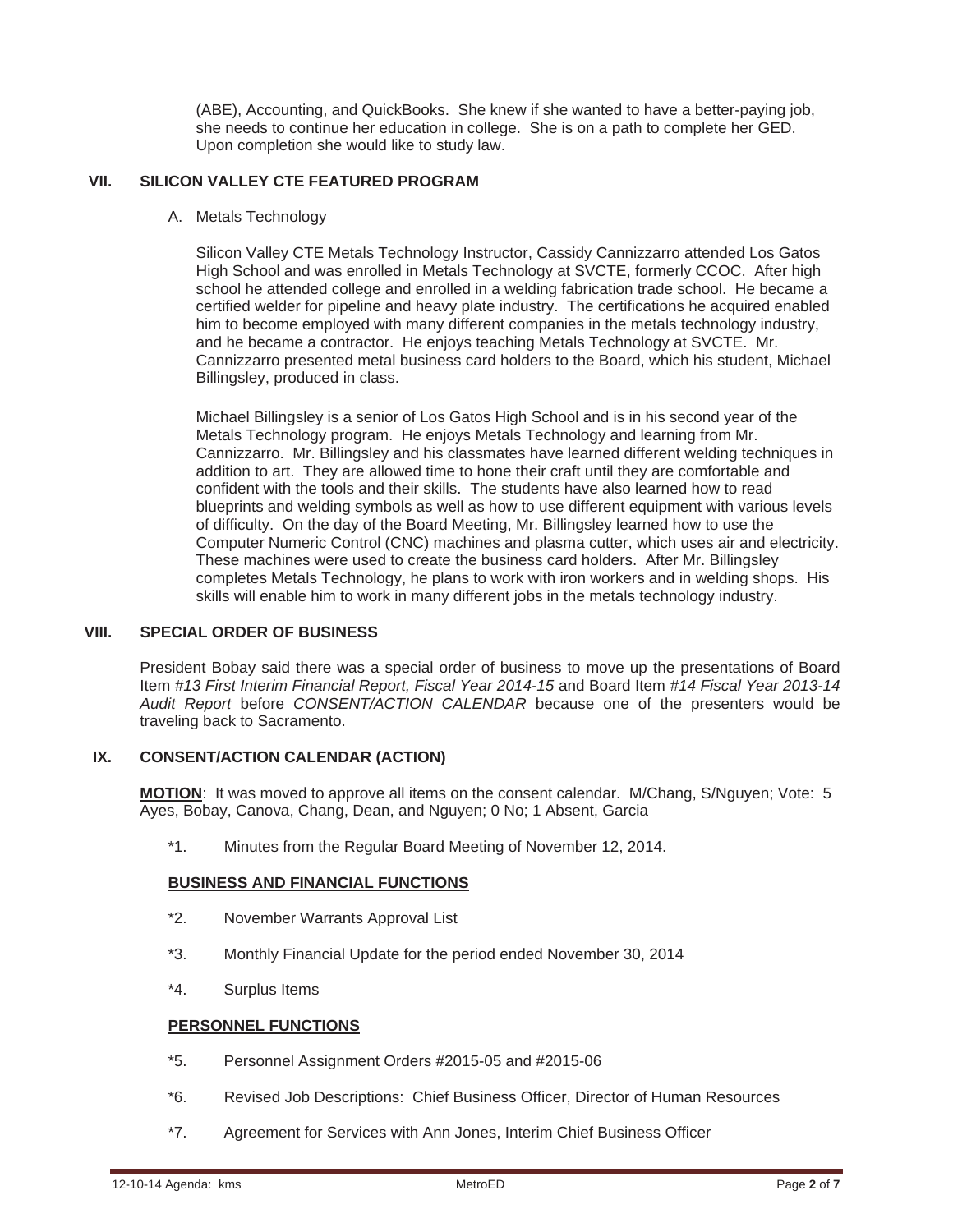# **INSTRUCTIONAL AND STUDENT FUNCTIONS**

None.

## **XIV. INFORMATION ITEMS/DISCUSSION ITEMS**

8. EverFi's Radius STEM Readiness Curriculum

 Director of Instruction and Accountability Jodi Edwards-Wright presented information on EverFi's Radius STEM Readiness Curriculum. She said she met Caitlin O'Connor, Schools Manager of EverFi. Ms. O'Connor informed Ms. Edwards-Wright that Intel Corporation is sponsoring Radius: STEM Readiness for MetroED. Through this publicprivate partnership, EverFi is able to bring the Radius course to MetroED at no cost. Radius – STEM Readiness features 16 modules, aligned to the Common Core Math & ELA standards, covering topics ranging from the real world application of algebra to basic computer science and STEM career exploration. Students will learn to apply skills to solve real-world challenges. As part of this sponsorship, MetroED will have access to the 10-hour, personalized digital curriculum and a local, EverFi Schools Manager, who will assist teachers with training, implementation and support throughout the school year. EverFi's platform and methods are designed to reach Millennials in their preferred digital environment. MetroED is joining nine other high schools in East Side Union HSD and Campbell USD in rolling out the Radius STEM Readiness Curriculum in our STEM Academies in 2015.

9. Legislative Update

 Superintendent Lynch reiterated information from CBO Fry's report. The Legislative Analyst's Office (LAO) recommended \$500 Million to Adult Education, and there were no details yet for funding ROCPs. At the CALCP-CAROCP Conference in November the LAO of Capitol Advisors were very optimistic for the first time since 2007, but was unable to provide details. CSBA sent out a letter on December  $9<sup>th</sup>$ , which was their legislative platform to the Governor. The letter suggested that ROCPs be included and to support Adult Education. Nancy LaCasse of School Services of California sent Superintendent Lynch MetroED's legislative platform. Superintendent Lynch and Member Canova will work on setting up appointments with our new Legislators during the last week of January or first week of February.

10. New Virtual Silicon Valley CTE Tour

 Superintendent Lynch presented the new virtual tour video of Silicon Valley CTE, which was released earlier in December. It is an overview of Silicon Valley CTE programs. Superintendent Lynch worked closely with Independent Video Producer, Jason Sholl to create this video.

 The presentation of the video was stopped in the middle at the request of President Bobay. He stated the information provided regarding the number of high schools in San Jose was incorrect. The narration of the video seemed to only focus on high schools in San Jose, yet we serve students from Campbell, Los Gatos, Milpitas, and Santa Clara. Member Chang and Vice President Dean asked if the students in the video, whose full and recognizable faces were presented, had signed-waivers by their parents, which are required in each district. If they did not, the video cannot be shown. Superintendent Lynch said every student at MetroED has the opt-out for photographs and videos. Director of SVCTE Cartan said she will check with School Services in regards to the students' parents having signed the opt-out for photographs and videos. Member Chang requested to have further research conducted ensuring the students' ability to be included in the video before it is launched publicly on MetroED's website. Superintendent Lynch informed the Board of MetroED that the District is working on a Board Policy to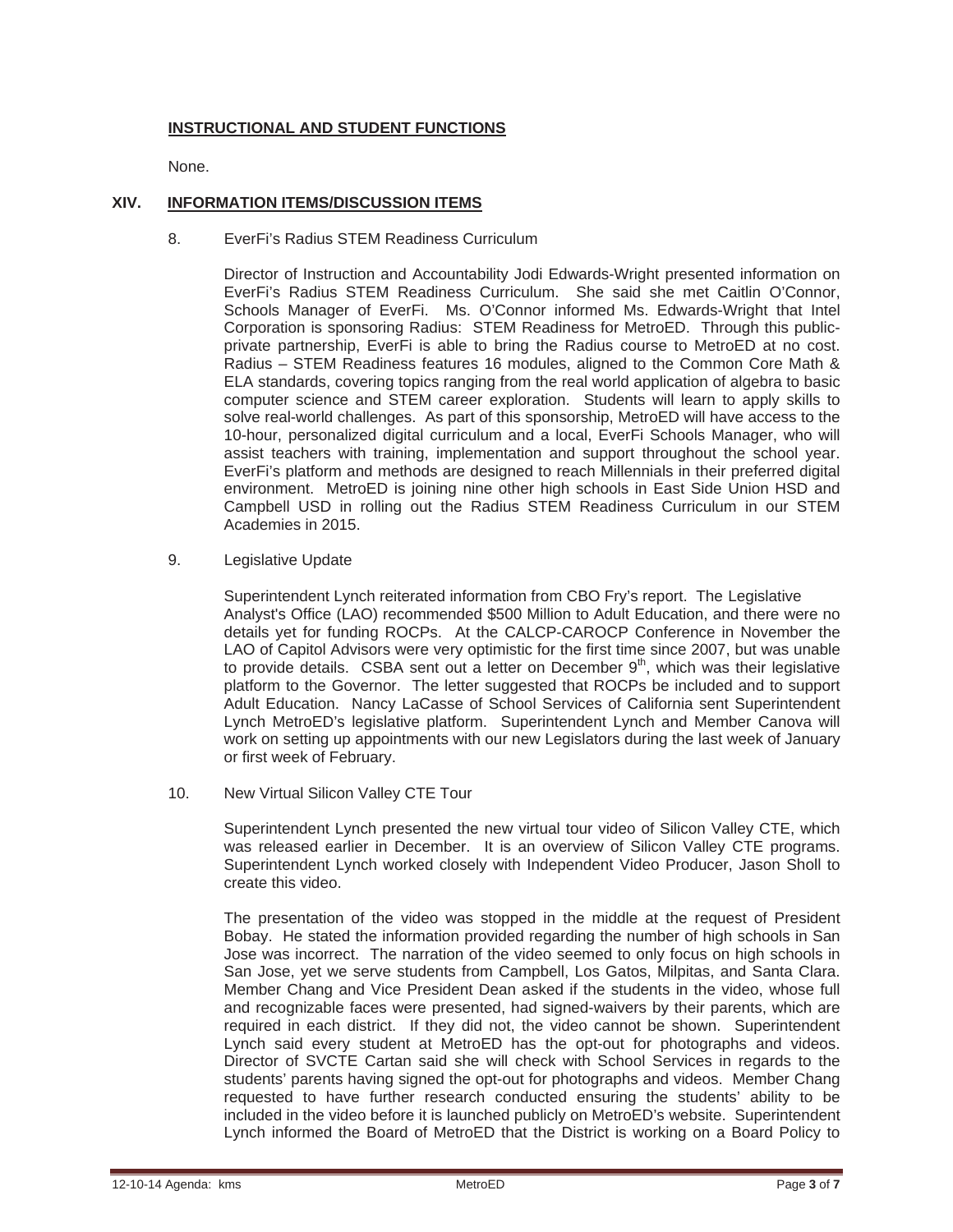have students opt-out. She included that the videographer, Jason Sholl, had additional opt-out paperwork to have students sign, if they did not want to be in the video when he visited classrooms on the SVCTE campus.

 Member Canova and Vice President Dean were very impressed with the video because it showcased the wonderful programs at SVCTE. Superintendent Lynch said the Program Representatives will use this video as a recruitment tool when they visit high school campuses.

## **XV. ACTION ITEMS AND REPORTS**

#### **BOARD AND ADMINISTRATIVE FUNCTIONS**

11. Adopt Resolution of #04-12-10-14, Adopting a Conflict of Interest Code

 Superintendent Lynch said the resolution, #04-12-10-14, Adopting a Conflict of Interest Code, details what certain administrators may or may not accept as gifts; it was sent by the Santa Clara COE. She said she is aware our Governing Board Members have seen and discussed the Conflict of Interest document at their District Board Meetings. She said MetroED is requesting the Governing Board to adopt this resolution of the amended policy of the Conflict of Interest Code, which includes new employees.

It was moved to adopt Resolution #04-12-10-14, Adopting a Conflict of Interest Code.

**MOTION**: M/Nguyen, S/Chang; Vote: 5 Ayes, Bobay, Canova, Chang, Dean, and Nguyen; 0 No; 1 Absent, Garcia

12. Second Reading: Board Policies; Tri-Annual Update

 Because the Governing Board was already familiar with the Second Reading: Board Policies; Tri-Annual Update, this Board Item was not discussed, and the Governing Board proceeded to vote.

It was moved to approve Second Reading: Board Policies; Tri-Annual Update.

**MOTION**: M/Chang, S/Nguyen; Vote: 5 Ayes, Bobay, Canova, Chang, Dean, and Nguyen; 0 No; 1 Absent, Garcia

# **BUSINESS AND FINANCIAL FUNCTIONS**

13. First Interim Financial Report, Fiscal Year 2014-15

 CBO Fry presented a slide show on the First Interim Financial Report, Fiscal Year 2014- 15. She said this is the final year of the Maintenance of Effort (MOE) requirement for ROC/P funding. The funding levels are the same as in the prior year even as the cost of doing business continues to rise. The loss of revenues, which were identified after the State Budget Adoption, shows ROP in the red at \$632,116 and Adult Education in the red at \$703,179. The use of reserves for one-time expenditures shows an anticipated increase to PERS Employer Rates, as well as the rate paid on behalf of employees; replacement/repairs of classroom equipment (CTE courses require state of the industry equipment for job relevancy and placement); technology upgrades and equipment to standardize across the district and prepare for common core; textbook upgrades and inventory to meet Williams requirements; and deferred maintenance transfers. The longterm obligations are Other Post Employment Retirement Benefits (OPEB), PARS Costs, Compensated Absences, and Qualified Zone Academy Bond. The Adult Education Fund cannot sustain itself without drastic spending reductions to eliminate deficit spending. With no new funding, the General Fund (ROP) will be slowly strangled by deficit spending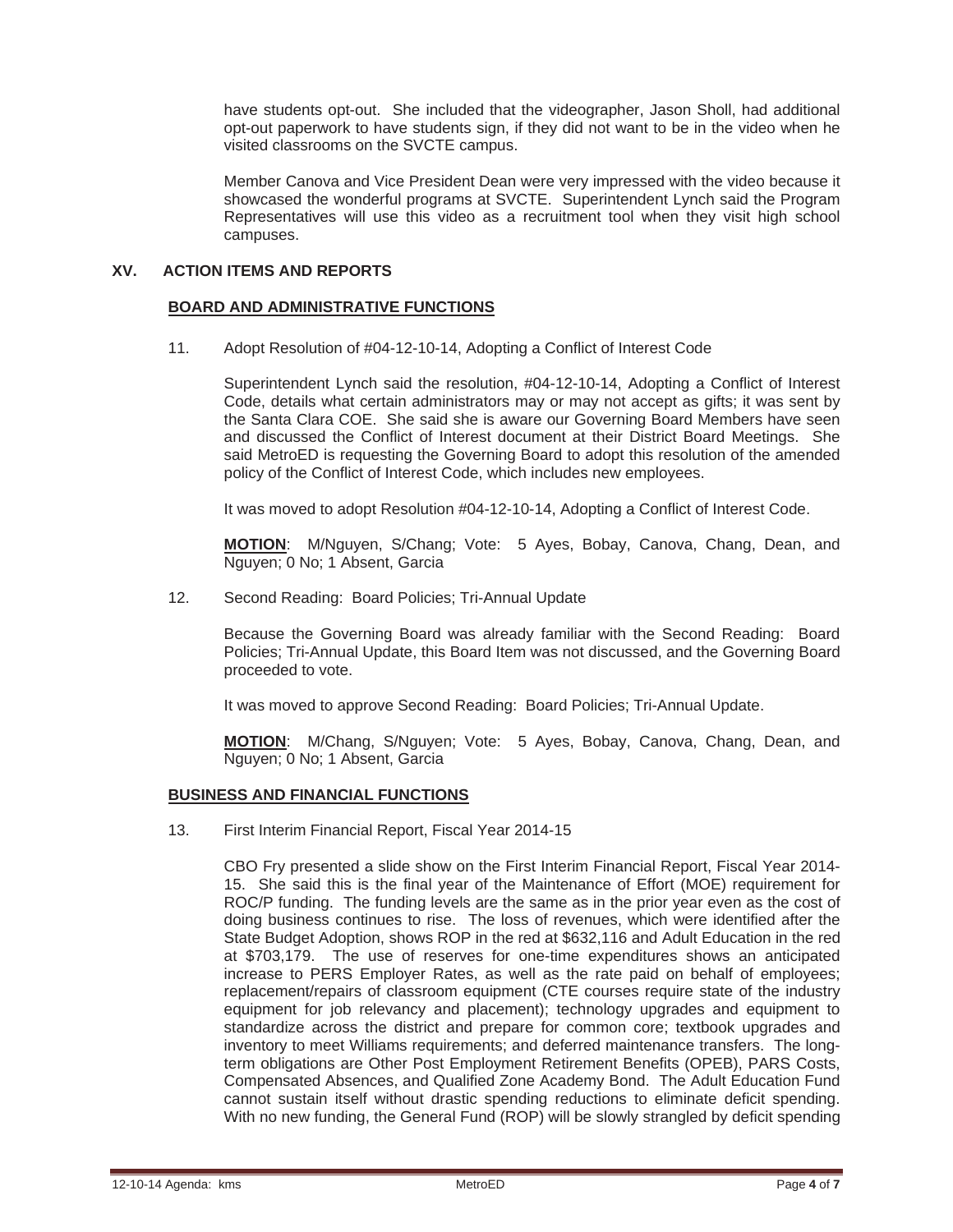as well. Adult Education may return to being a categorical program. Until there is confirmation that funds will flow to Silicon Valley Adult Education, plans must be made to reduce spending. There is momentum in Sacramento to either extend the MOE for CTE or develop a funding structure; we are still unable to build a budget on that hope. The first interim budget provides an overview of current budget categories, allows adjustments to be made, and is a good time to start setting budget priorities for next year. The January Governor's budget proposal will be our first look at what may be a different structure for next year. It is recommended ROP, especially Adult Education, should take caution in spending.

It was moved to approve the First Interim Financial Report, Fiscal Year 2014-15.

**MOTION**: M/Dean, S/Chang; Vote: 5 Ayes, Bobay, Canova, Chang, Dean, and Nguyen; 0 No; 1 Absent, Garcia

14. Fiscal Year 2013-14 Audit Report

 Dawn Buchanan of Matson & Isom and Auditor for MetroED presented the Fiscal Year 2013-14 Audit Report to the Board. Ms. Buchanan reviewed the responsibilities of the District's management and of the Auditors as stated in the *Independent Auditor's Report*. The Auditors conducted their audit in accordance with generally accepted auditing standards, which require the auditors to plan and perform the audit to obtain reasonable assurance about whether the financial statements are free from material misstatement. In the Auditors' opinion, the financial statements were presented fairly, in all respects, the respective financial position of the government activities, each major fund, and the aggregate remaining fund information of the District as of June 30, 2014. The net position in the statement of net position has been decreased by \$783,682 due to misstatements of capital assets as of June 30, 2013. Ms. Buchanan briefly reviewed the most impactful findings from the report.

 Member Chang said she and Vice President Dean met with Ms. Buchanan in the MetroED Governing Board Audit Committee, which was conducted before the Closed Session of the MetroED Governing Board. She said she is very impressed with the draft of the Audit Report and its findings of deficiencies, which are not material and will not affect the final opinions of the Auditors' Report. She said management has received a recommendation to refine the existing system of MetroED. Once a new system is in place, operations will be more streamlined and synchronous.

 Vice President Dean clarified the deficiencies. 1) Move the cash from a local safe to the safe in Fiscal Services' office. 2) Deposits at the bank should be conducted on a set schedule. 3) Files should be backed up in a cloud service as per the direction of the Superintendent. 4) Make sure the data on staff with Masters Degrees are already on file before disbursing stipends. Vice President Dean said the MetroED Governing Board Audit Committee supports the Auditors' recommendations.

It was moved to approve the Fiscal Year 2013-14 Audit Report.

**MOTION**: M/Chang, S/Dean; Vote: 5 Ayes, Bobay, Canova, Chang, Dean, and Nguyen; 0 No; 1 Absent, Garcia

### **PERSONNEL FUNCTIONS**

 15. Public Hearing: Disclosure of Financial Implications of Memorandums of Understanding to Collective Bargaining Agreements with CSEA

### *Open Public Hearing*

President Bobay opened the Public Hearing of the Disclosure of Financial Implications of Memorandums of Understanding to Collective Bargaining Agreements with CSEA.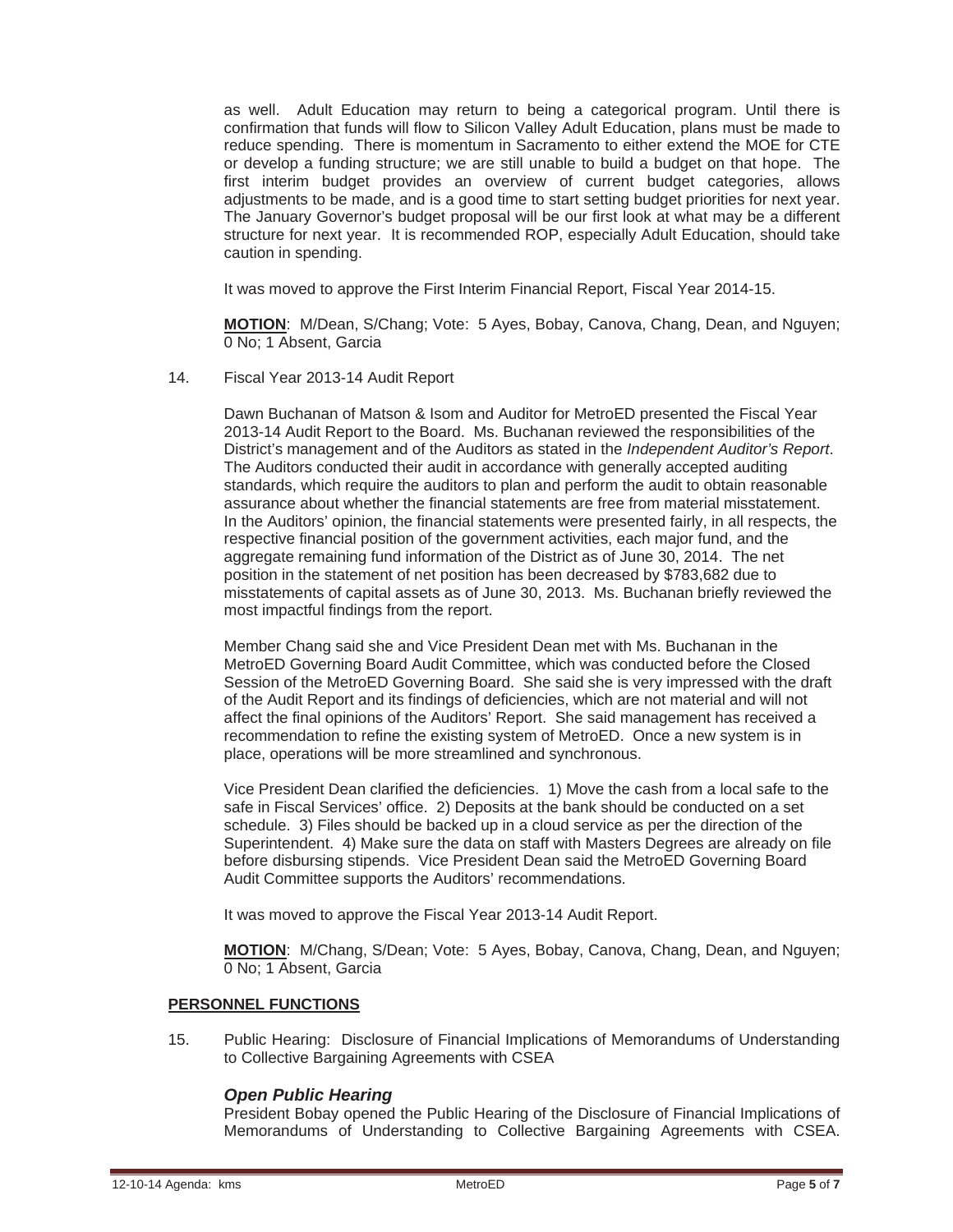President Bobay asked the attendees of the Governing Board Meeting if there were comments regarding this Board Item. Seeing none wanting to speak, President Bobay closed the Public Hearing.

## *Close Public Hearing*

It was moved to approve the Disclosure of Financial Implications of Memorandums of Understanding to Collective Bargaining Agreements with CSEA.

**MOTION**: M/Chang, S/Dean; Vote: 5 Ayes, Bobay, Canova, Chang, Dean, and Nguyen; 0 No; 1 Absent, Garcia

### **INSTRUCTIONAL AND STUDENT FUNCTIONS**

None.

### **XVI. EXECUTIVE REPORT/ADMINISTRATIVE REPORTS**

#### **1. SVAE Principal Suzi Glass**

- o SVAE is participating in a global movement to introduce students to computer programming or coding, and 140 students participated.
- o The week before Thanksgiving Break, ESL students went on a field trip to West Valley College. They took an ESL writing test, toured the campus, and were provided lunch. One-third of the ESL students did very well on the test and scored above the average. These students plan to attend West Valley in the spring and fall of 2015.
- o A commencement flier Medical Assisting program was provided. The modules include eight months of training and one month of externship.

#### **2. SVCTE Director Marianne Cartan**

- $\circ$  Addressed the occurrence of the power outage on December 3<sup>rd</sup>. Through this experience, SVCTE learned what to do and what not to do in this situation. SVCTE staff plan to meet next week to have processes in place.
- o She thanked the Governing Board for approving Katie Bennett who is the new counselor of SVCTE.
- o The Technology Mentor is SVCTE teacher, Kory Keadle. Mr. Keadle will provide support and training to the teaching staff.
- o A new computer lab will be added to SVCTE Center for the teachers to use.
- o Mission College visited SVCTE Center and will assist students with filling out the HAFSA form who need financial assistance.
- o SVCT hosted Santa Clara County Construction Careers (S4CA) on Friday, December 5<sup>th</sup>. The Baking and Catering students provided breakfast to our guests.
- o Santa Clara County of Chiefs will have a breakfast on Saturday, December 13.
- o The SVCTE Fashion students had a Christmas tree in Christmas in the Park. They will also have a holiday boutique next week.

#### **3. MetroED Superintendent Alyssa Lynch**

- o Regarding the power outage, Superintendent Lynch apprised the Governing Board daily until the situation was resolved.
- o SCCOE Superintendent toured MetroED two weeks ago, and he was very pleased with our programs.
- o Channel 5 CBS was on campus interviewing for a possibility of being bestowed the Jefferson Award.
- o Silicon Valley Business Journal team toured MetroED and SVCTE.
- o Career Pathways Trust Grant application process is in motion.
- o Jim Beall met with CDE on our behalf to get feedback on the grant process